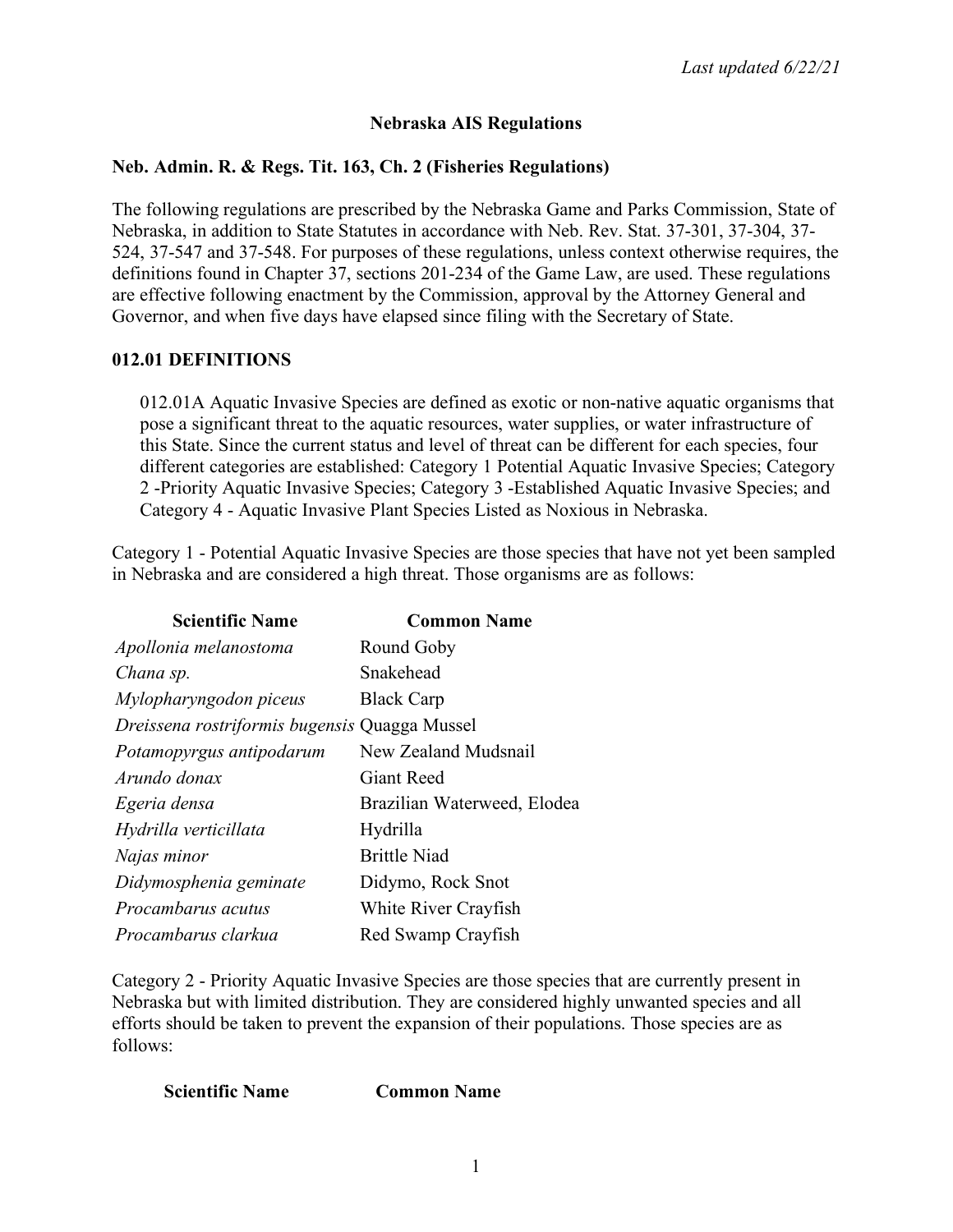| <i>Hyopophthamichthys molitrix Silver Carp</i> |
|------------------------------------------------|
| Bighead Carp                                   |
| White Perch                                    |
| <b>Yellow Bass</b>                             |
| Asian Clam                                     |
| Zebra Mussel                                   |
| Waterflea                                      |
| <b>Rusty Crayfish</b>                          |
| Curly-leaf Pondweed                            |
| <b>Flowering Rush</b>                          |
| Eurasian Watermilfoil                          |
| <b>Yellow Floating Heart</b>                   |
| Creeping Water Primrose                        |
|                                                |

Category 3 - Established Aquatic Invasive Species are those species that are well established in Nebraska and total elimination is impossible. Local removal and control is the best that can be expected and protocols established in sections 12.02 to 12.05 below do not apply to the species on this list, which are as follows:

| <b>Scientific Name</b>                             | <b>Common Name</b>           |
|----------------------------------------------------|------------------------------|
| Cyprinus carpio                                    | Common Carp                  |
| Scardinius erythrophthalmus                        | European Rudd                |
| Cipangopaludina chinensis                          | <b>Chinese Mystery Snail</b> |
| Cipangopaludina japonica                           | Japanese Mystery Snail       |
| Nasturium officinale                               | <b>Common Watercress</b>     |
| Phalaris arundinacea                               | <b>Reed Canary Grass</b>     |
| Typha angustifolia and hybrids Narrow-leaf Cattail |                              |

Category 4 - Aquatic Invasive Species Listed as Noxious in Nebraska are regulated by the Nebraska Department of Agriculture as noxious plant species. Those species are listed as follows:

| <b>Scientific Name</b>                     | <b>Common Name</b>   |
|--------------------------------------------|----------------------|
| Phragmites australis                       | Eurasian Common Reed |
| Tamarix ramosissima and hybrids Salt Cedar |                      |
| Lythrum salicaria                          | Purple Loosestrife   |

012.01B An authorized inspector means a person who has completed Aquatic Invasive Species Level 1 training, or Conservation Officer or peace officer.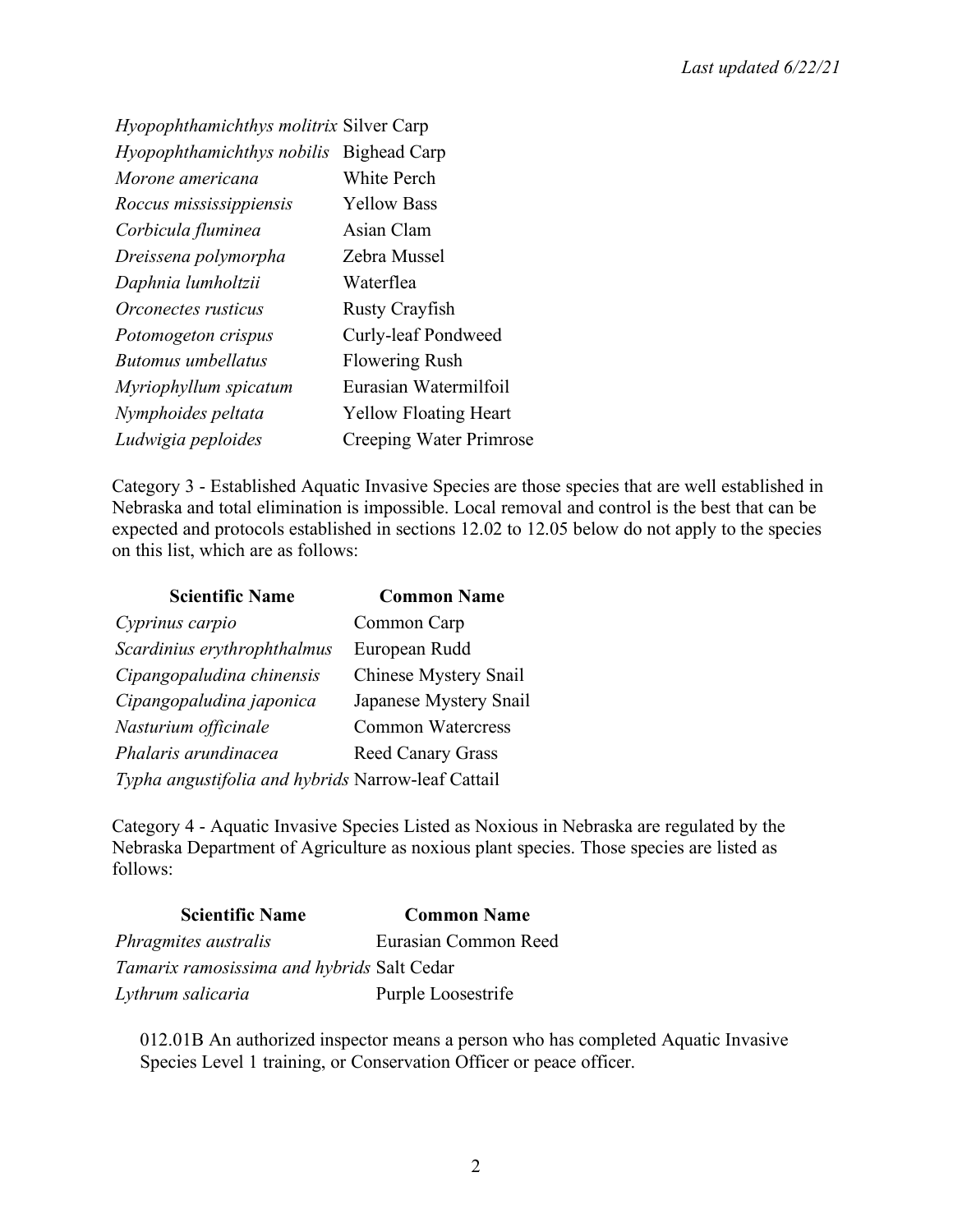012.01C Conveyance means a motor vehicle, boat, watercraft, raft, vessel, trailer, or any associated equipment or containers, including but not limited to live wells, ballast tanks, bilge areas, and water hauling equipment that may contain or carry Aquatic Invasive Species.

012.01D Decontaminate means to wash, drain, dry, or thermally or otherwise treat a conveyance in order to remove or destroy Aquatic Invasive Species.

012.01E Equipment means an article, tool, implement, or device capable of containing or transporting water or Aquatic Invasive Species.

012.01F Waters of the State means all waters under the jurisdiction of the State of Nebraska.

012.01G Launch area means any ground along the shoreline of a water body where a conveyance may be launched into the water or loaded out of the water for transport, including but not limited to boat ramps.

012.02 It shall be unlawful for any person to possess, import, export, purchase, sell, transport or release into the waters of the State any Aquatic Invasive Species except when Commission personnel or the owner of a conveyance, or a person authorized by such owner, is removing an Aquatic Invasive Species from a conveyance to be killed or immediately disposed of in a manner as determined by the Commission or allowed to possess, sell or transport by regulations listed in Chapter 2, Sections 003 and 006.

#### **012.03 INSPECTIONS**

012.03A An authorized inspector has the authority to require and conduct inspection of any conveyance that may contain or carry an Aquatic Invasive Species.

012.03B It shall be unlawful to fail or refuse to submit to an inspection of a conveyance upon request of an authorized inspector, Conservation Officer or peace officer.

012.03C If a person refuses to allow inspection of a conveyance or to complete any required removal and disposal of Aquatic Invasive Species prior to departure from any water of the State known to be infected by an Aquatic Invasive Species, the conveyance is subject to impoundment until an Aquatic Invasive Species inspection and decontamination is completed.

012.03D It shall be unlawful to refuse to permit or prevent proper decontamination of a conveyance as prescribed by an authorized inspector. It is the responsibility of the owner of the conveyance to cover any costs related to the decontamination procedure.

012.03E Any person operating a conveyance may be ordered to remove the conveyance from any water of the State or any conveyance launch area by any Conservation Officer or peace officer if there is reason to believe the conveyance was not properly inspected prior to launch or may otherwise contain Aquatic Invasive Species. Once removed from the water, the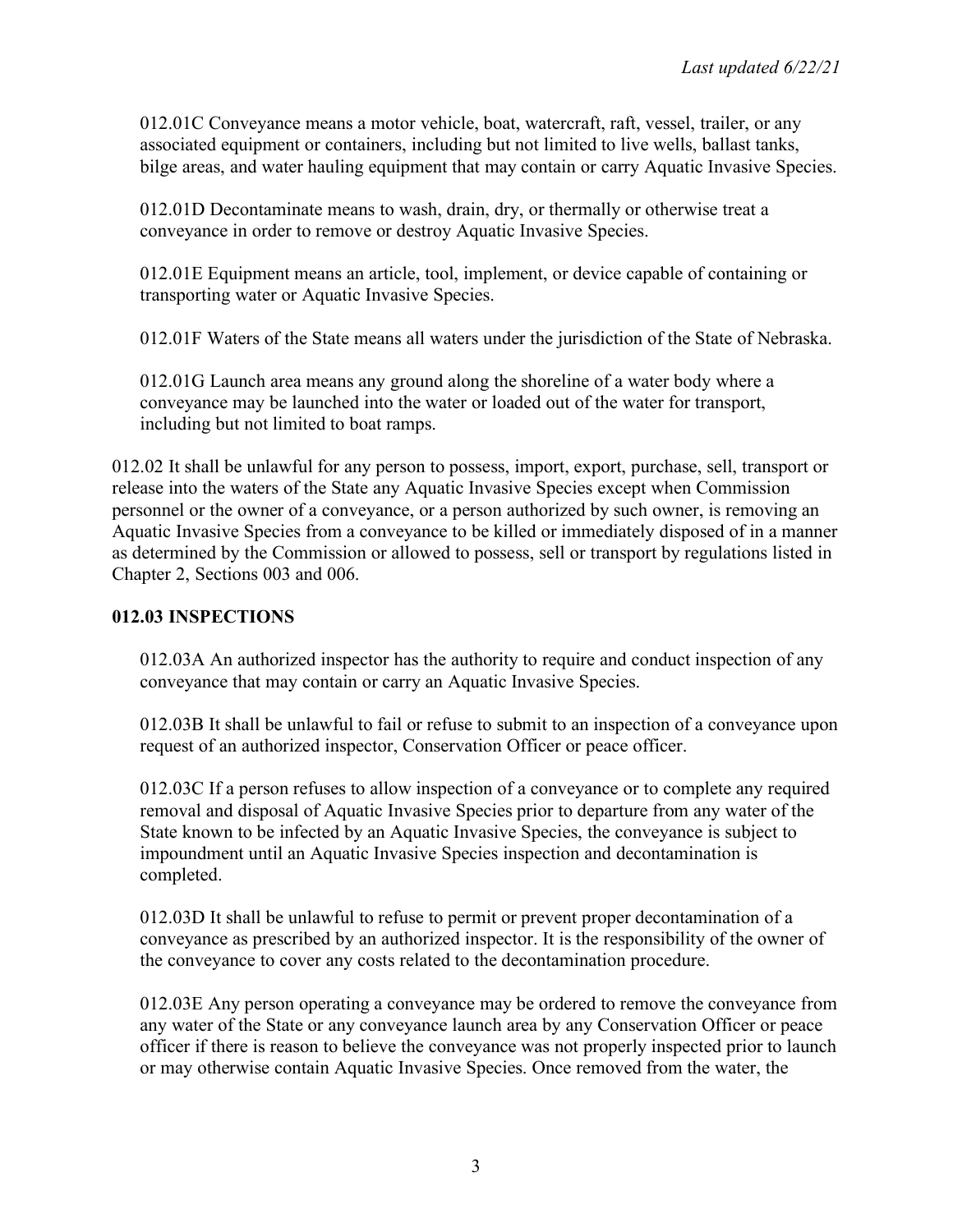conveyance shall be subject to inspection for the removal and disposal of Aquatic Invasive Species.

012.03F Any authorized inspector who, through the course of an inspection, determines that Aquatic Invasive Species are present shall document the inspection, including but not limited to the type and number of Aquatic Invasive Species suspected or detected and identification of the conveyance, including license plate number and hull or vehicle identification number, if available. The authorized inspector shall advise the operator that the conveyance shall be required to be decontaminated according to Commission procedures as soon as possible.

012.03G It shall be unlawful to arrive at or leave any water body in Nebraska with water other than from a domestic source (e.g., water supply system, well, or bottled) except for firefighting purposes.

012.03H It shall be unlawful for a conveyance to be launched into waters of the State with Aquatic Invasive plant species attached or leave a launch area with any aquatic vegetation from that water body still attached.

012.03I It shall be unlawful to use felt sole boots or waders in waters of the State.

### **012.04 DECONTAMINATION**

012.04A Decontamination shall be achieved by removal of the conveyance from any water body and eliminating the water from all compartments, equipment, and containers that may hold water, including but not limited to live wells, ballast tanks and bilges for a length of time as determined by the Commission not to exceed thirty (30) days.

012.04B If decontamination is not achieved by removal of the conveyance from any water body for at least 30 days, the following requirements apply:

012.04B1 Decontamination of the exterior of a conveyance shall be accomplished by removing or destroying all Aquatic Invasive Species, soil, plants, and organisms. The entire exterior of the conveyance and all intakes shall be thoroughly washed with water of at least 140 degrees Fahrenheit. A high pressure (minimum of 2,500 pounds per square inch or psi) water wash or scrubbing will be used as necessary.

012.04B2 All compartments, equipment and containers in a conveyance that hold water including, but not limited to live wells, ballast and bilge areas, shall be flushed with water of at least 140 degrees Fahrenheit but not at high pressure. If a bilge pump is present, it shall be operated until the bilge appears to be empty. The lower unit of the engine shall be thoroughly flushed with water of at least 140 degree Fahrenheit.

012.04B3 After decontamination, an authorized inspector, Conservation Officer or peace officer shall re-inspect the conveyance to ensure complete decontamination has occurred prior to the release of the conveyance.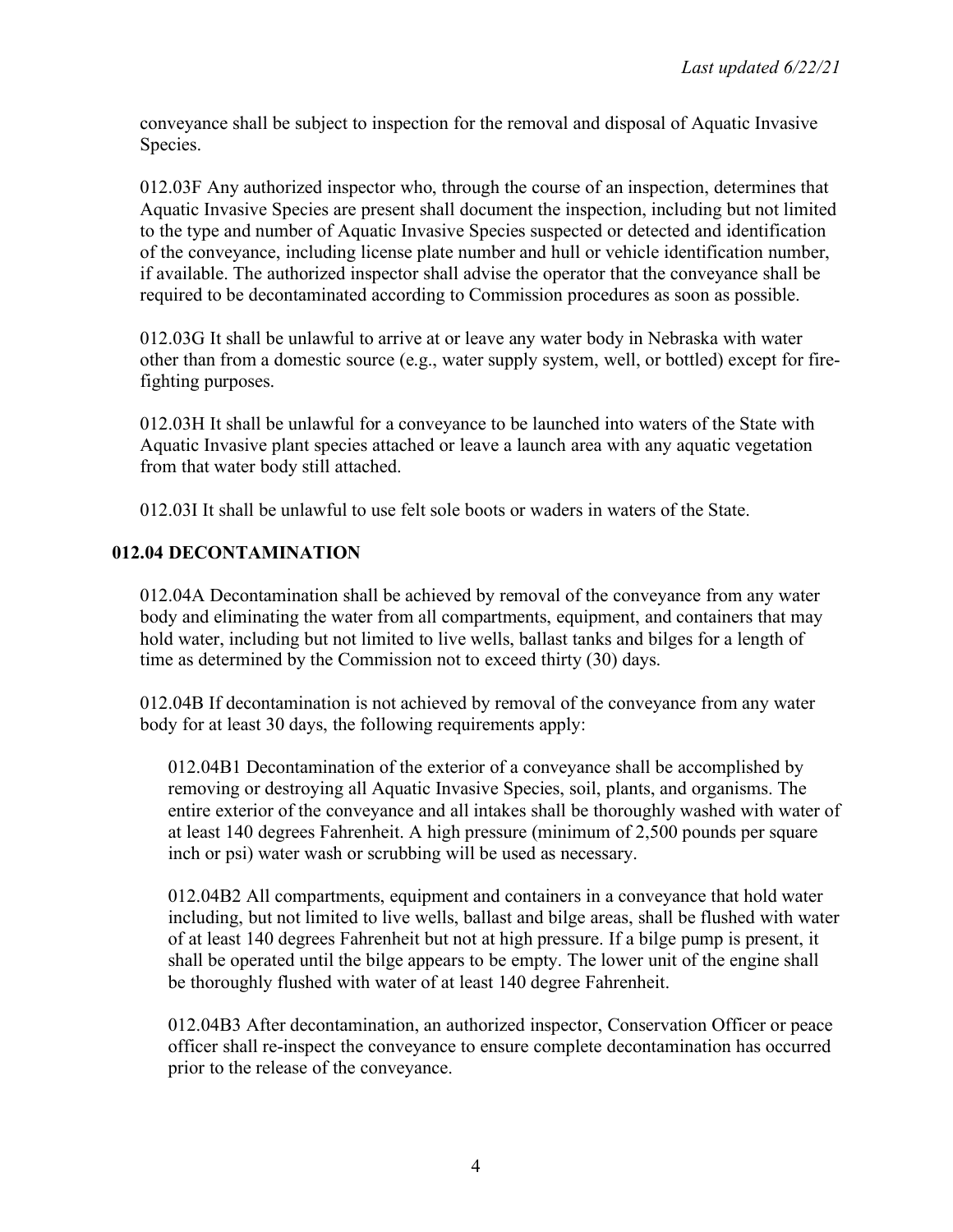### **012.05 IMPOUNDMENT AND QUARANTINE**

012.05A All conveyances are subject to impoundment and quarantine by a Conservation Officer or peace officer if:

012.05A1 The person transporting the conveyance refuses to allow an inspection of the conveyance by an authorized inspector, Conservation Officer or peace officer;

012.05A2 An authorized inspector, Conservation Officer or peace officer has probable cause to believe an Aquatic Invasive Species is present after conducting an inspection;

012.05A3 The person transporting the conveyance refuses to allow a decontamination of the conveyance when decontamination is ordered by an authorized inspector, Conservation Officer, or peace officer; or

012.05A4 An authorized inspector, Conservation Officer, or peace officer determines that a quarantine is necessary following decontamination.

012.05B If the person in charge of an impounded conveyance is not the registered owner, the registered owner shall be notified by mail, return receipt requested, within ten days of the location of the impounded conveyance. Such notification shall also include contact information for the Conservation Officer or peace officer ordering the impoundment. If the registered owner is present when the conveyance is ordered impounded, then the same information shall be provided to the registered owner at the time the impound order is issued.

012.05C All impounded conveyances shall be held at the risk and expense of the owner. A conveyance held under impound for non-compliance with this regulation shall only be released after an authorized inspector or Conservation Officer is satisfied by inspection or quarantine that the conveyance is no longer a threat to the aquatic resources, water supplies, and water infrastructure of the State.

012.05D Duration of conveyance quarantine shall be determined by the Department and shall not exceed thirty (30) days.

012.05E An impounded conveyance shall not be released until a Commission impound release form is signed and executed by a Conservation Officer. It is the responsibility of the owner to coordinate with the Commission for the release of the conveyance.

### **012.06 RESTRICTIONS**

012.06A Waters of the State found to contain Category 1 or Category 2 Aquatic Invasive Species may be listed and posted by the Commission as Aquatic Invasive Species-Contaminated Waters. The Commission may then establish site-specific protocols for such waters that could include inspection and decontamination. The Commission may require additional restrictions on launching and loading conveyances and restrictions on live baitfish leaving the area.